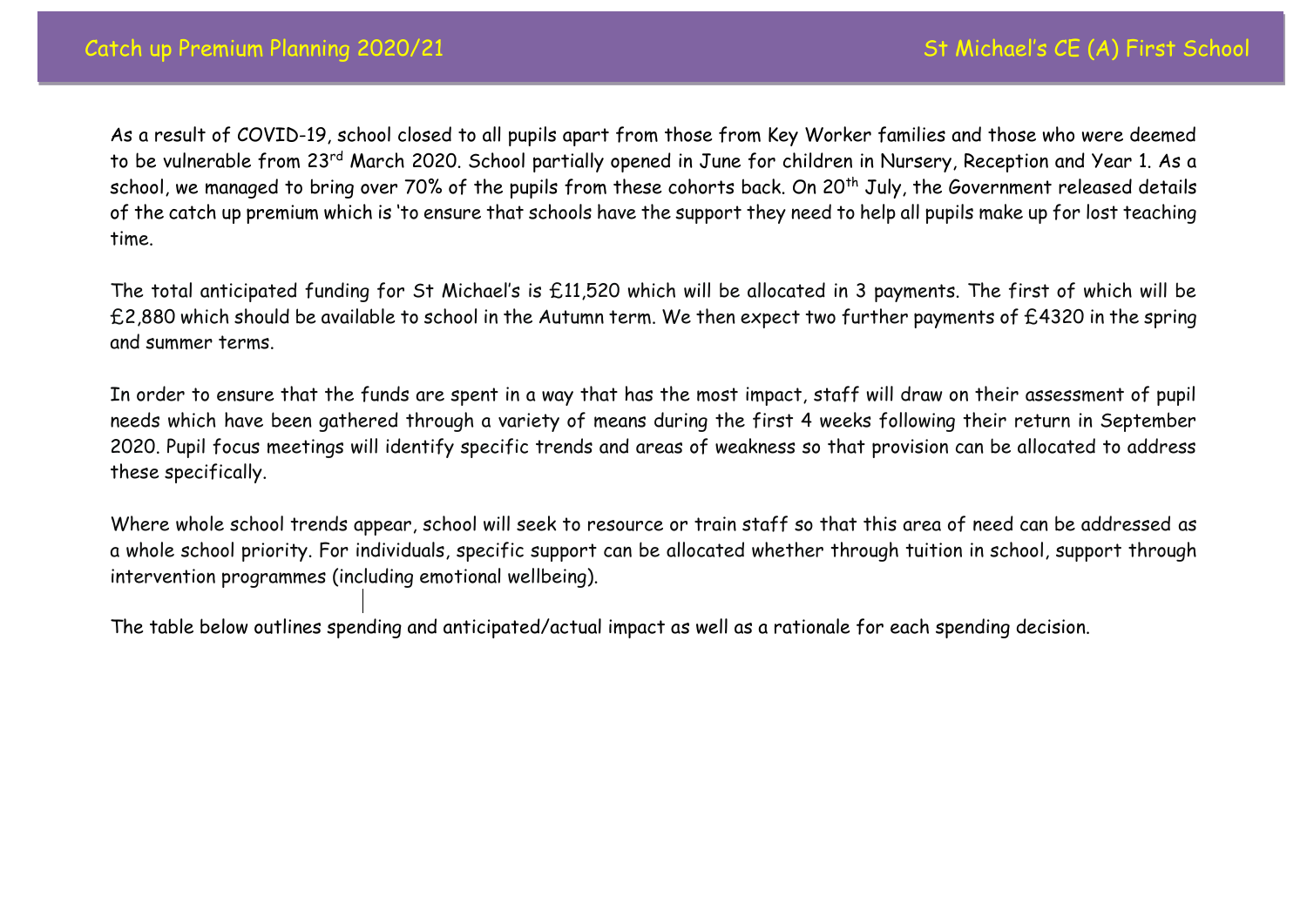## **Autumn Term**

| Area of | Rationale                    | Identified intervention and    | Cost      | <b>Impact (Anticipated)</b>                  |
|---------|------------------------------|--------------------------------|-----------|----------------------------------------------|
| need    |                              | date of implementation         |           |                                              |
| Early   | Reading for the lowest 20%   | Intervention groups targeting  | Base      | To catch up on recall of sounds.             |
| Reading | appears to have declined     | pupils who can recall fewer    | budget    |                                              |
|         | since March. In addition, a  | sounds than in March.          |           |                                              |
|         | number of children have      | Following Oct half term.       |           |                                              |
|         | fallen from expectation to   |                                |           |                                              |
|         | below expectation.           |                                | £2800     | To support up to 50 pupils from Years 1-4    |
|         |                              | Lexia Reading - online         | licenece  | who are not applying phonic skills through   |
|         | Phonic assessments indicate  | individualised reading         | fee       | reading and writing so that spelling/reading |
|         | that recognition of sounds   | intervention.                  |           | improves and a greater proportion of pupil   |
|         | has not deteriorated too     | Staff training Oct 2020 Launch | £50       | meet ARE over time.                          |
|         | much but that application    | after Oct half term            | earphones |                                              |
|         | (segmenting and blending     |                                |           |                                              |
|         | for reading and writing) has |                                |           |                                              |
|         | declined significantly.      |                                |           |                                              |